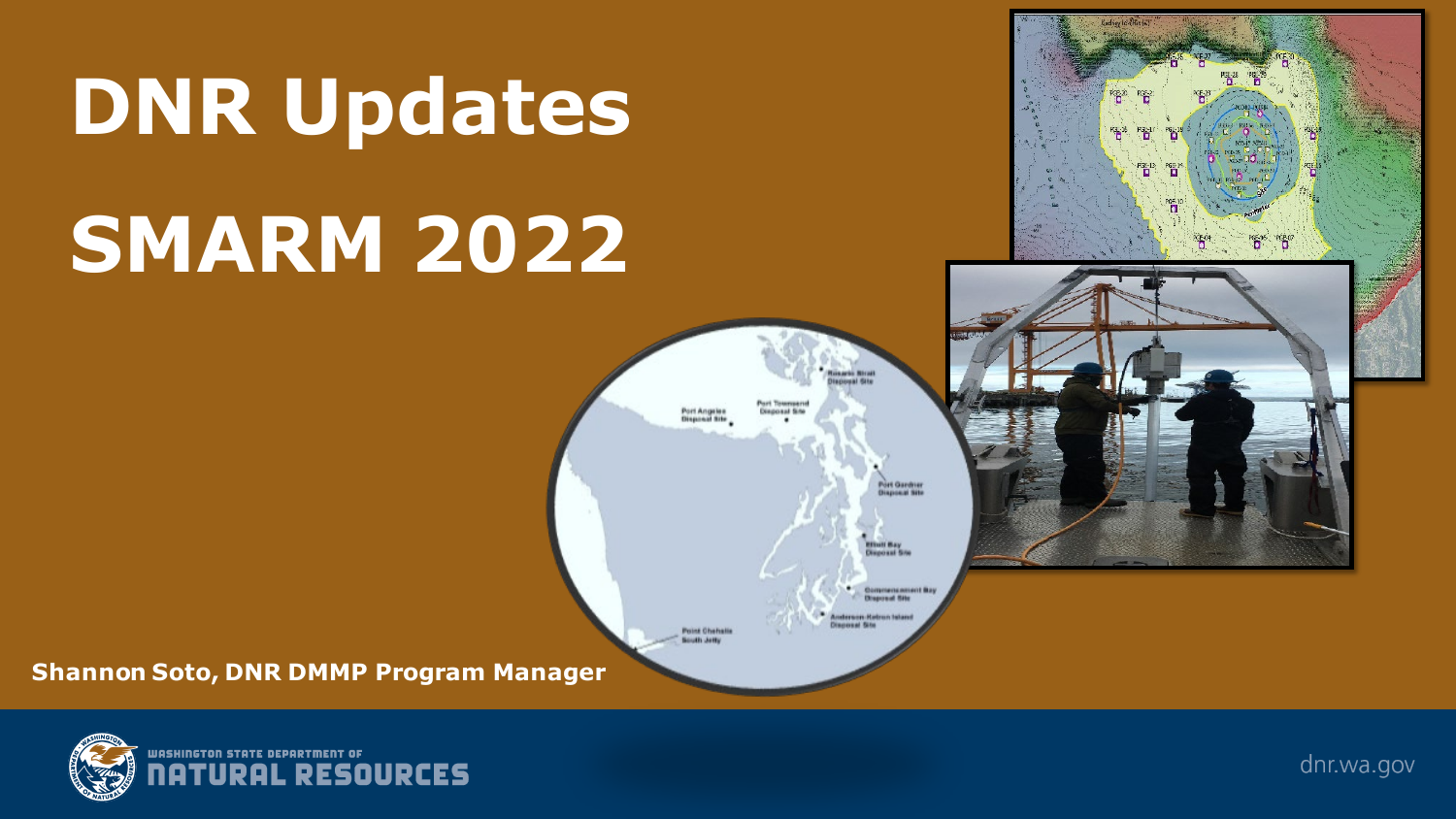# DY 2022: Disposal Site Use Authorization Revenue

| <b>SUA GRANTEE</b>      | <b>DISPOSAL SITE</b>  | <b>VOLUME</b><br>DISPOSED (CY) | <b>REVENUE</b> |
|-------------------------|-----------------------|--------------------------------|----------------|
| <b>Port of Everett</b>  | <b>Port Gardner</b>   | 33,255                         | \$14,964.75    |
| <b>Port of Seattle</b>  | <b>Elliott Bay</b>    | 11,726                         | \$5,276.70     |
| <b>Port of Tacoma</b>   | Commencement<br>Bay   | 17,368                         | \$7,815.60     |
| Port of Grays<br>Harbor | <b>Point Chehalis</b> | 82,600                         | \$8,260.00     |

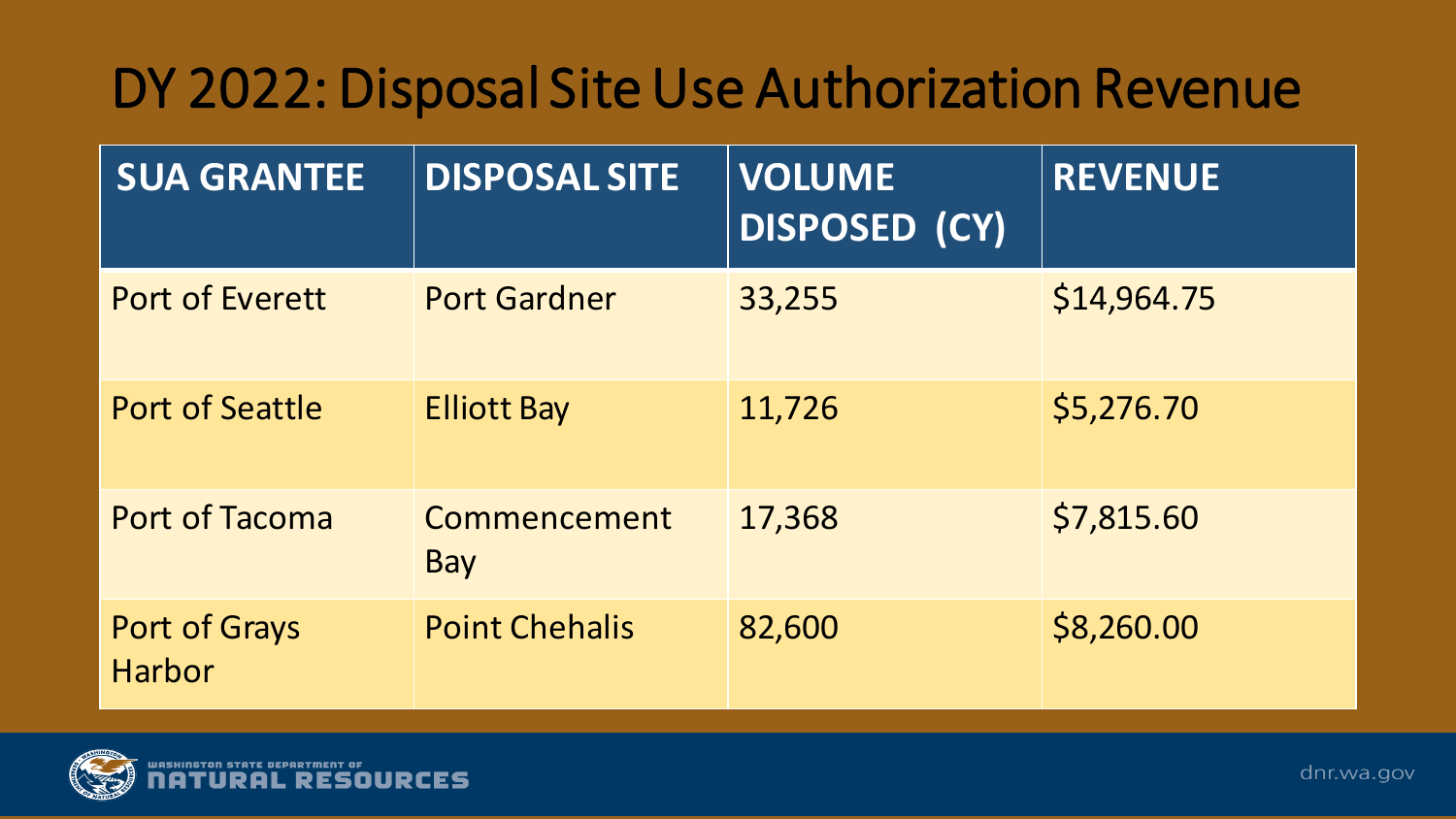# Disposed Volumes and Monitoring Triggers

150K TRIGGER





500K TRIGGER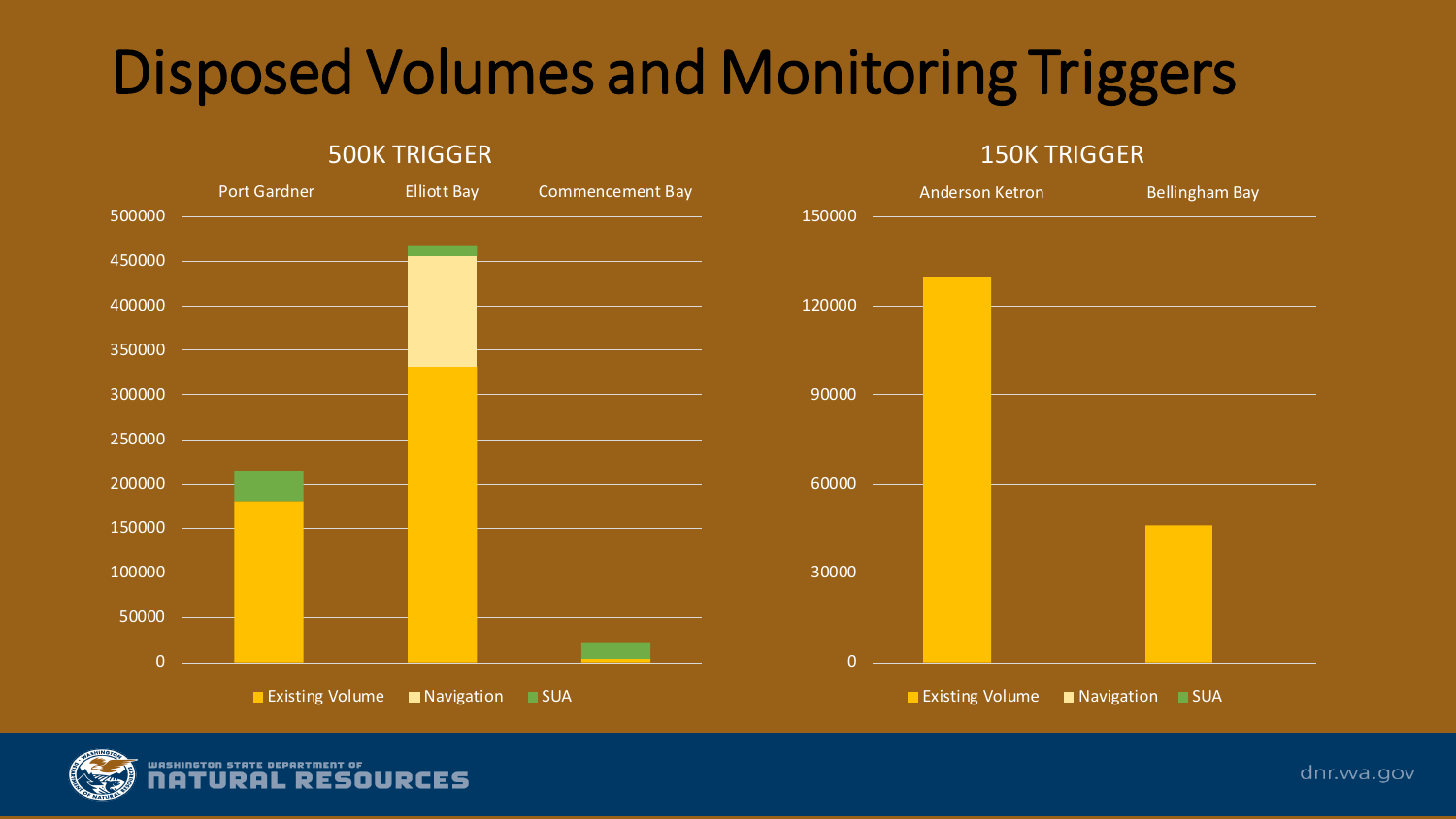# **Rulemaking Revised WAC 332-30-166**



#### **RCW 79.105.520**

The department shall estimate the costs of site management and environmental monitoring at aquatic land dredged material disposal sites and may, by rule, establish fees for use of the sites in amounts no greater than necessary to cover the estimated costs

#### **RCW 79.105.510**

All such revenues shall be placed in the aquatic land dredged material disposal site account

Disposal fee account established 1987

#### **WAC 332-30-166**

Fees will be charged at rates sufficient to cover all department costs associated with site management

Fees will be reviewed and adjusted annually or more often as needed.

- Puget Sound fee
- Grays Harbor fee
- Minimum fee
- Damage fee
- Minor language change to replace obsolete rule language.

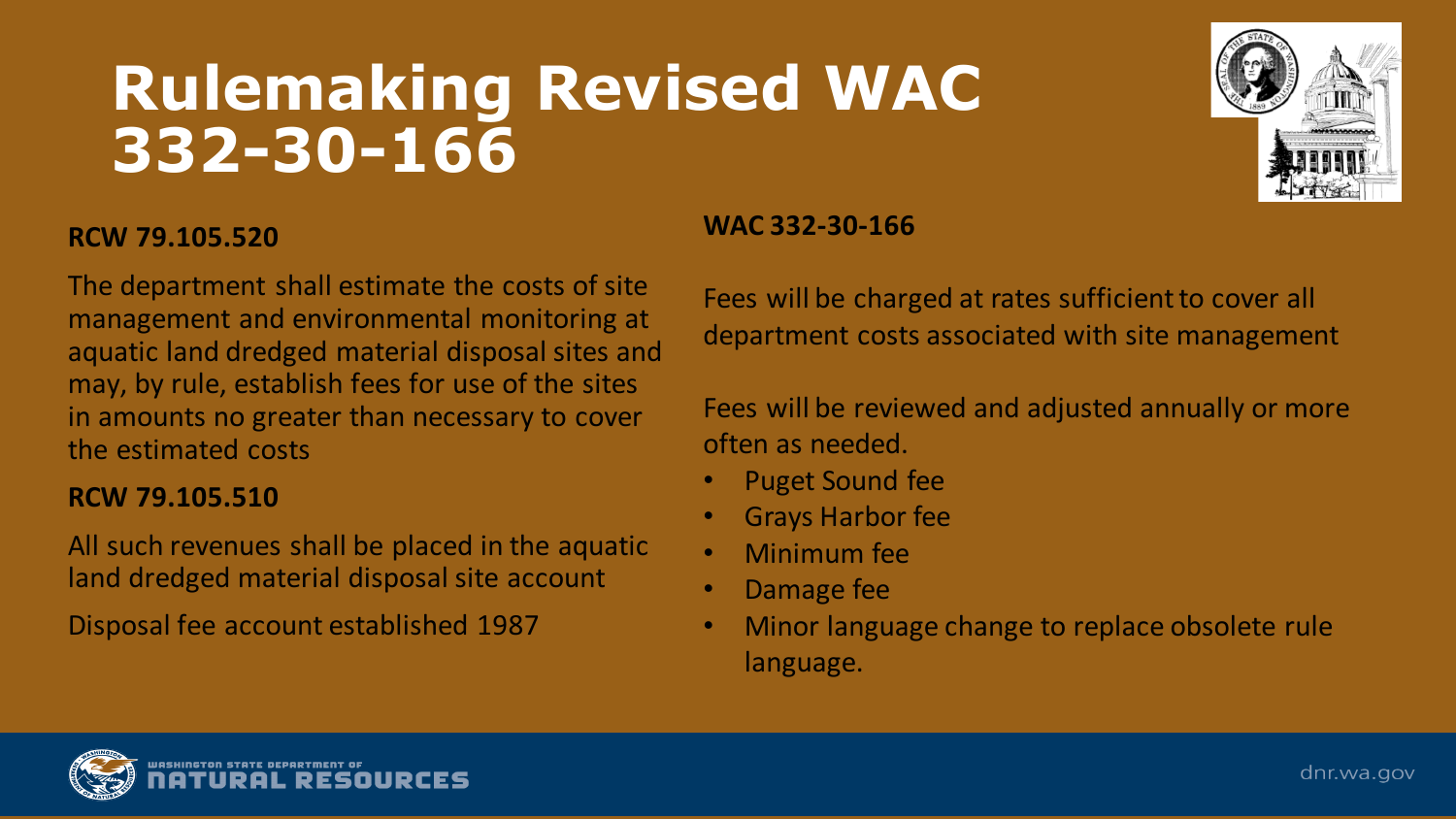# **Disposal Fee Rulemaking**

#### Rulemaking Process

|                     |                          |                     |          |            |      |      | <b>Rulemaking Timeline</b> |      |     |            |            |     |     |
|---------------------|--------------------------|---------------------|----------|------------|------|------|----------------------------|------|-----|------------|------------|-----|-----|
| $CR-101$            |                          |                     |          |            |      |      |                            |      |     |            |            |     |     |
| Draft rule language | $CR-102$                 | <b>CR-103</b>       |          | <b>May</b> | June | July | August                     | Sept | Oct | <b>Nov</b> | <b>Dec</b> | Jan | Feb |
| Informal meetings   | Formal public<br>meeting | Final rule adoption | Outreach |            |      |      |                            |      |     |            |            |     |     |
|                     | Max 180-day<br>timeline  | Rule within 31 days | CR-101   |            |      |      |                            |      |     |            |            |     |     |
|                     | <b>Collect comments</b>  |                     | CR-102   |            |      |      |                            |      |     |            |            |     |     |
|                     |                          |                     | CR-103   |            |      |      |                            |      |     |            |            |     |     |



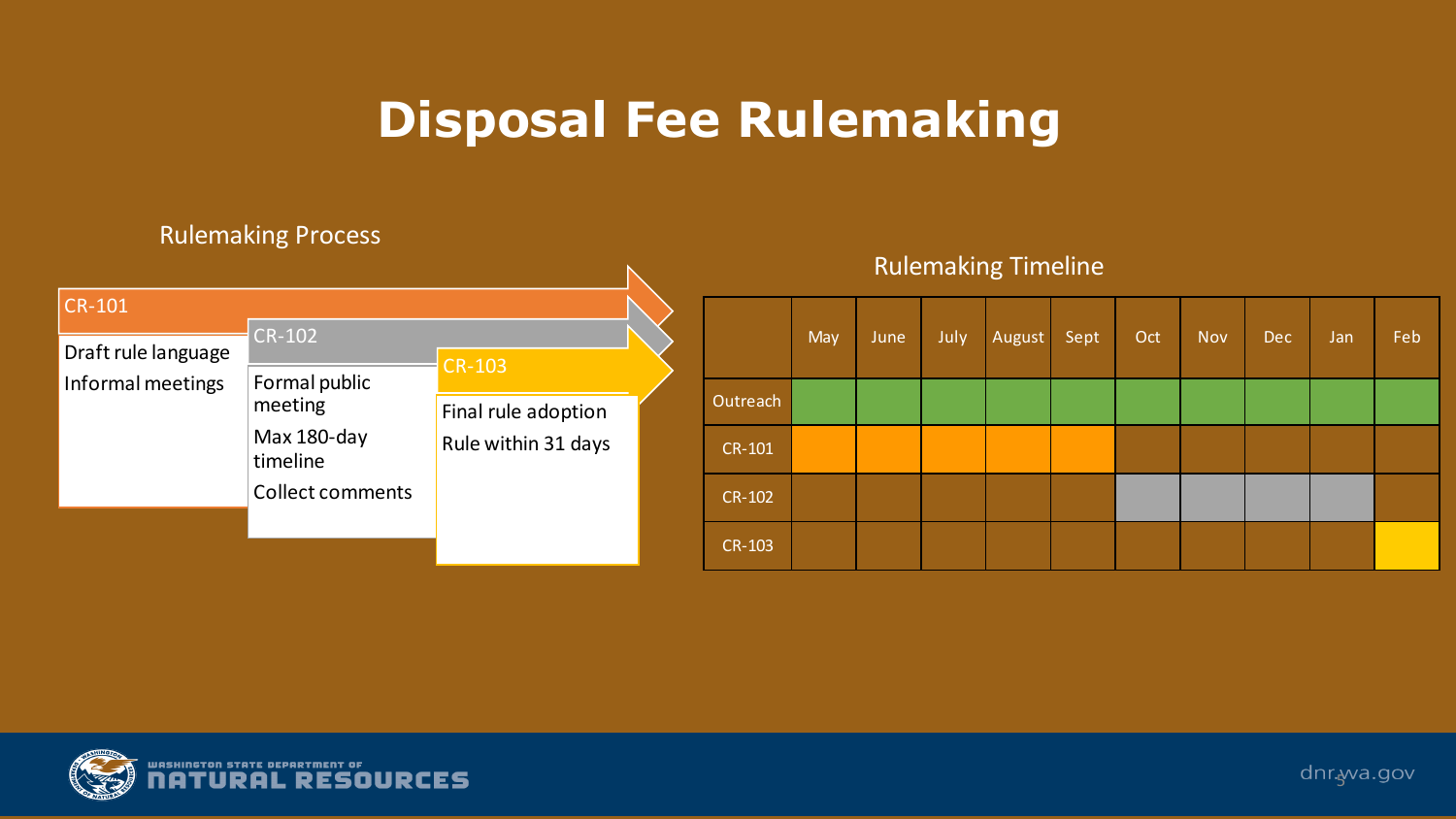# **Changes to WAC 332-30-166**

| <b>Implementation Timeline</b>  | <b>Puget Sound Fee (cy)</b> | <b>Grays Harbor Fee (cy)</b> |
|---------------------------------|-----------------------------|------------------------------|
| <b>Until June 30, 2022</b>      | \$0.45                      | \$0.10                       |
| July 1, 2022 -<br>June 30, 2025 | \$0.75                      | \$0.15                       |
| July 1, 2025 - Thereafter       | \$0.95                      | \$0.20                       |

- There are no changes to the required minimum fee or damage fee established by WAC 332-30-166
- Puget Sound Minimum Fee is \$2,000.00
- Grays Harbor Minimum Fee is \$300.00
- Damage Fee is \$5.00 per cubic yard

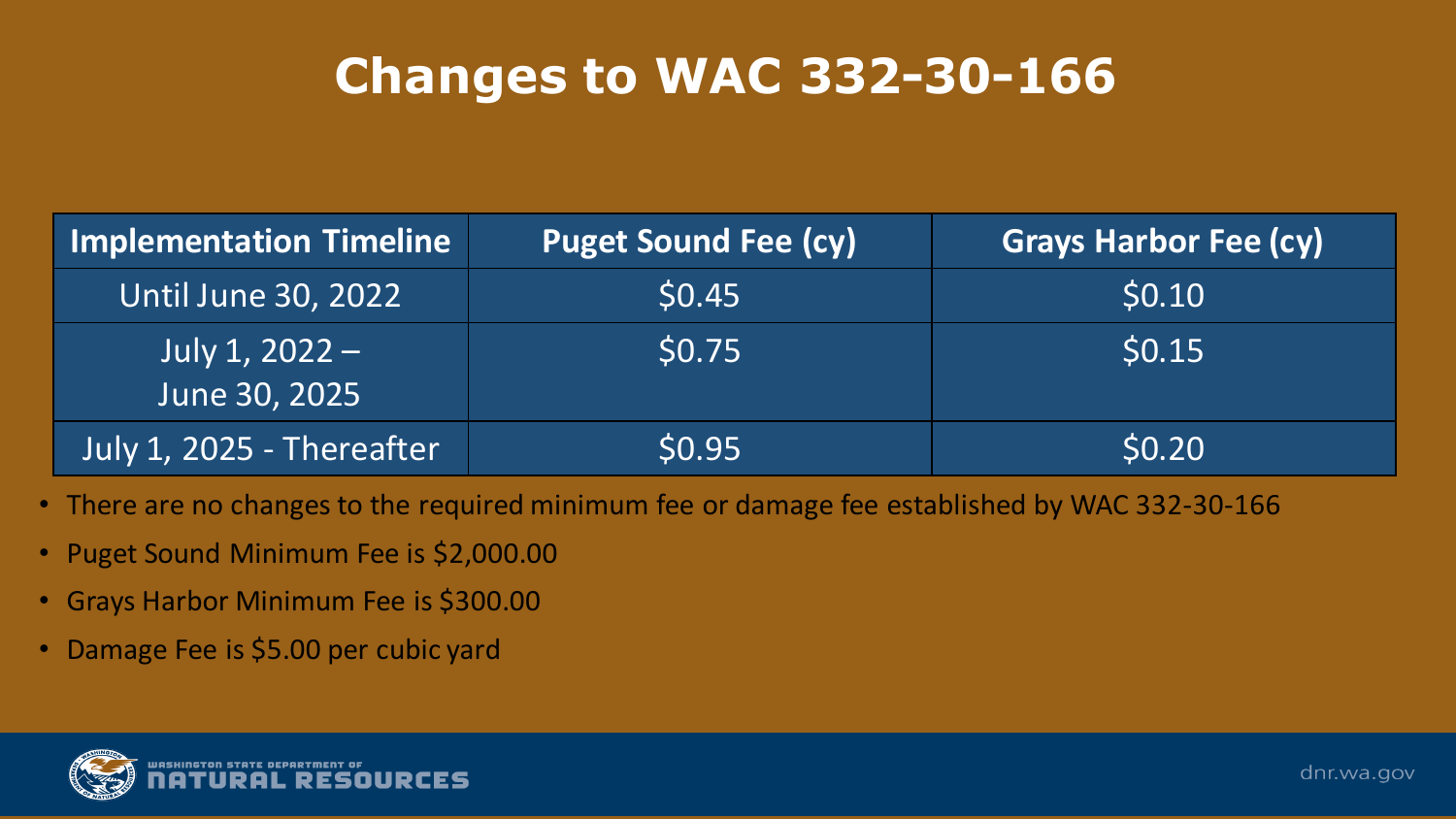### NEW!! CONTRACT & FORMS

Site Use Application Application Instructions

Site Use Authorization **Contract** Exhibit A – Plan of Operations

Disposal Site Use Report Monthly Site Use Report

| APPLICATION FOR OPEN WATER DISPOSAL SITE AUTHORIZATION                                                                                                                                                                         |              |
|--------------------------------------------------------------------------------------------------------------------------------------------------------------------------------------------------------------------------------|--------------|
| Application for use of an established site must be for dredged material that meets the approval of federal and state<br>agencies. For additional information and instructions for submitting your application go to:           |              |
| https://www.dnr.wa.gov/programs-and-services/aquatics/aquatics-leasing-and-licensing/dredging                                                                                                                                  |              |
| 1. Name of Business (Grantee): (e.g. Port / Company / Person authorized)                                                                                                                                                       |              |
|                                                                                                                                                                                                                                |              |
| 3. If Port District - Are you the Local Sponsor per WAC 332-30-166?                                                                                                                                                            | Yes  <br>No. |
| 4. Address, City, State, Zip:                                                                                                                                                                                                  |              |
|                                                                                                                                                                                                                                |              |
| 6. Name of Signatory (person with signature authority):                                                                                                                                                                        |              |
| 7. Title of Signatory: The contract of the contract of the contract of the contract of the contract of the contract of the contract of the contract of the contract of the contract of the contract of the contract of the con |              |
| 8. Signatory Email: The Contract of the Contract of the Contract of the Contract of the Contract of the Contract of the Contract of the Contract of the Contract of the Contract of the Contract of the Contract of the Contra |              |
| 9. Signatory Cell Phone (must be capable to receive test messages for multi-factor authentication for DocuSign):                                                                                                               |              |
| 10. Does Signatory approve of receiving authorization through DocuSign?                                                                                                                                                        | Yes<br>No.   |
| 11. Name of Agent or Contact Person: New York Contact Persons                                                                                                                                                                  |              |
| 12. Agent / Contact Email:                                                                                                                                                                                                     |              |
|                                                                                                                                                                                                                                |              |
|                                                                                                                                                                                                                                |              |
|                                                                                                                                                                                                                                |              |
| 15. Proposed Disposal Dates: North American Contract of the American Contract of the American Contract of the                                                                                                                  |              |
| 16. Proposed Disposal Times (Night disposal requires tribal approval):                                                                                                                                                         |              |
| 17. Will this be a phased project lasting over more than one dredge year? (July 16-Feb 15)                                                                                                                                     | No<br>Yes    |